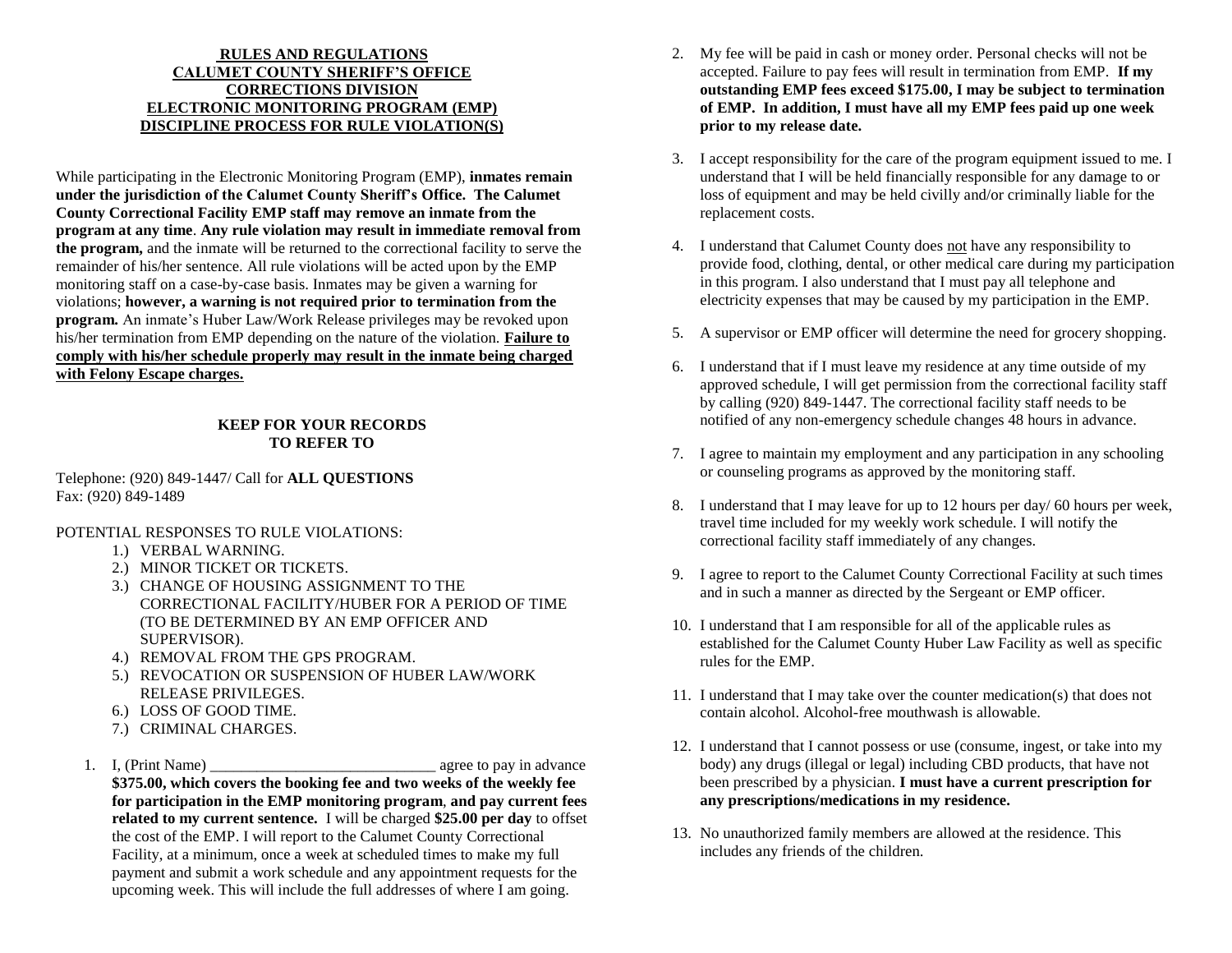- 14. I am now considered to be under "house arrest." No outside activities are allowed unless authorized by an EMP officer.
- 15. If I am experiencing a medical emergency, I must go directly to a medical facility and notify the Calumet County Correctional Facility by phone at (920) 849-1447. The medical form must be completed as soon as possible and provided to the Calumet County Correctional Facility EMP staff.
- 16. **I understand that I am on house arrest and that if I decide to take off the equipment I can be charged with a Felony Escape charge under §946.42, Wis. Stats.**

**Initials \_\_\_\_\_\_\_\_**

# **GPS MAJOR RULE VIOLATIONS**

- 17. I understand that I must remain at my approved residence at all times while under home detention.
- 18. I will not tamper with the EMP monitoring equipment in any way, nor will I remove or attempt to remove the bracelet. I will wear the bracelet on my ankle for the duration of the program.
- 19. I understand that I am not to submerge the bracelet in water. Showers are the only permitted bathing method. I understand that if I submerge the bracelet in water it will be treated as an "attempt to defeat" and will be handled in the same manner as a tamper or obstruction. I agree that when showering, I will thoroughly clean the area around the bracelet with soap and water. I will thoroughly rinse with clean water and dry underneath the bracelet. I understand that failure to rinse away all soap and dry the area around the bracelet may result in a mild skin rash.
	- a. I understand that I will be held liable for any damages caused by submerging or damaging the EMP bracelet, as well as, any additional hook-up fees when new equipment is required due to intention damages.
- 20. I agree to reside at the approved residence at all times as authorized by the monitoring staff of the Calumet County Correctional Facility.

Address: \_\_\_\_\_\_\_\_\_\_\_\_\_\_\_\_\_\_\_\_\_\_\_\_\_\_\_\_\_\_\_\_\_\_\_\_\_\_\_\_\_\_\_\_\_

- 21. I understand that I must receive permission from a supervisor prior to moving to a new address.
- 22. I understand that I must receive permission from a supervisor prior to **another** person moving into the residence in which I am staying.
- 23. I understand that I am not to be using the internet for social media sites (i.e. Facebook, Twitter, etc.) or any inappropriate websites such as pornographic sites. Failure to comply will result in the automatic termination of my participation in the EMP.
- 24. I WILL ANSWER THE DOOR AT ALL TIMES.
- 25. Failure to allow the Calumet County Correctional Facility staff or any Law Enforcement Officer to enter the residence at any time to ensure that I am complying with the rules of the program will result in the automatic termination of my participation in the EMP.
- 26. I understand that I will be required to provide a urine sample and/or breath sample for random testing. Failure to provide a urine sample and/or breath sample for random testing will result in the automatic termination of my participation in the EMP.
- 27. Testing positive for alcohol or drugs will result in the automatic termination of my participation in the EMP.
- 28. **As a participant in this program, I give my consent to have my person, property, place of residence, vehicle and/or any other belongings searched and seized at any time, by any Law Enforcement Officer, K9, or the Calumet County Correctional Facility Staff for the duration of my sentence. Failure to comply with this rule will result in the automatic termination of my participation in the EMP.**
- 29. **NO UNAUTHORIZED VISITORS ARE ALLOWED.**
- 30. **ALL WEAPONS WILL BE REMOVED FROM THE PREMISES. THIS INCLUDES GUNS, AMMUNITION, LOOK-ALIKE WEAPONS, ANTIQUES, NON-WORKING (FUNCTIONAL) WEAPONS, BOWS AND ARROWS AND CROSS BOWS.**

## **EMP MINOR RULE VIOLATIONS**

### **\*\*3 MINOR VIOLATIONS IN 30 DAYS WILL RESULT IN A MAJOR TICKET\*\***

- 31. I agree to charge the device for a minimum of 2 hours every 24 hours and to keep the device charged at all times. If I allow the battery to reach less than 3 hours of charge, monitoring staff may call me. If I allow the battery to reach less than 1 hour of charge, I may be subject to sanctions by monitoring staff.
	- a.  $1<sup>st</sup>$  Offense = Verbal Warning
	- b.  $2<sup>nd</sup>$  Offense within a week = Minor Ticket
	- c.  $3<sup>rd</sup>$  Offense (in 30 days) = Major Ticket